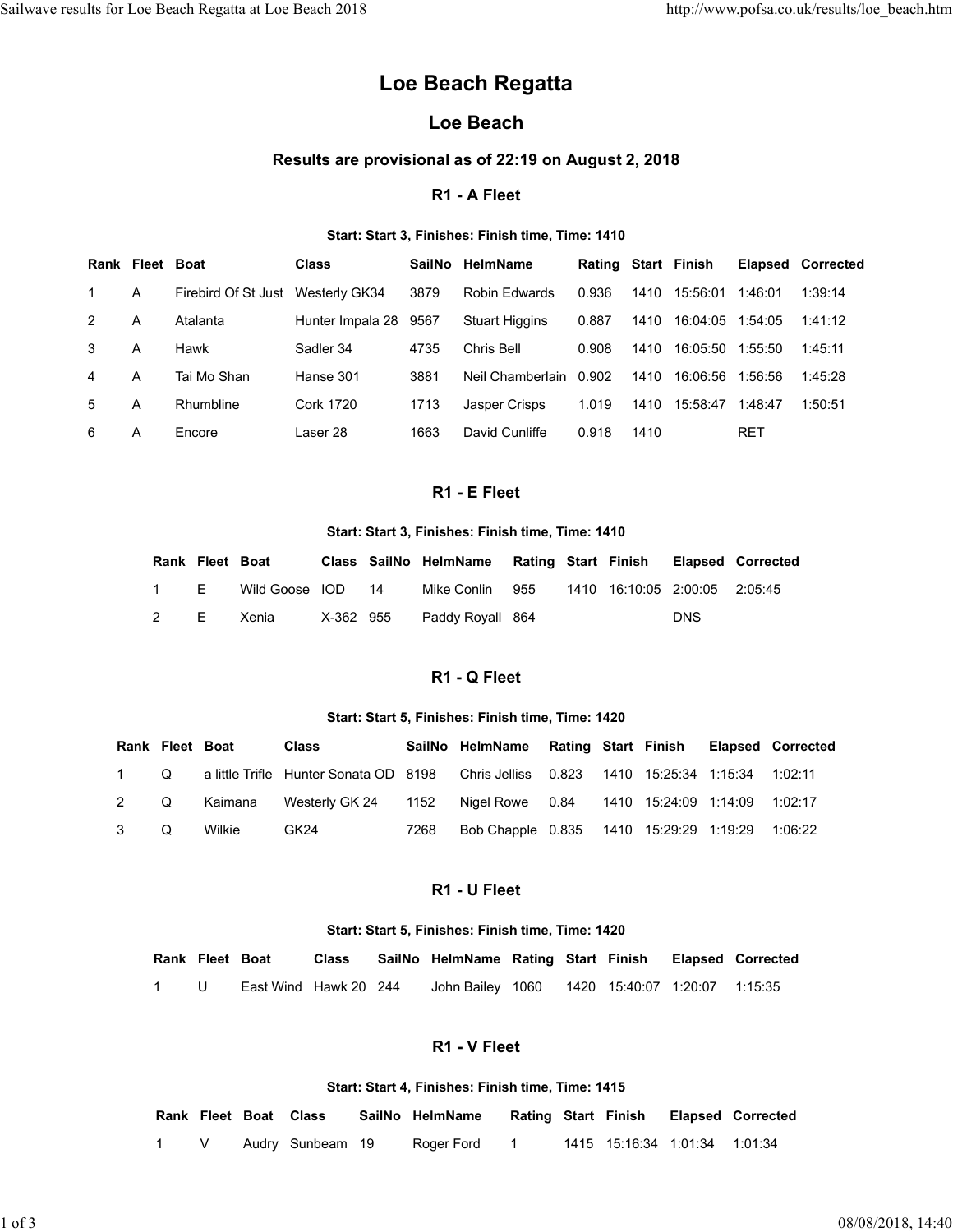| Sailwave results for Loe Beach Regatta at Loe Beach 2018 |                |   |     |                       |                                                    |  |                               | http://www.pofsa.co.uk/results/loe_beach.htm |
|----------------------------------------------------------|----------------|---|-----|-----------------------|----------------------------------------------------|--|-------------------------------|----------------------------------------------|
|                                                          |                |   |     | Rank Fleet Boat Class | SailNo HelmName                                    |  | <b>Rating Start Finish</b>    | <b>Elapsed Corrected</b>                     |
|                                                          | $\overline{2}$ | V | Ivy | Sunbeam 3             | Nigel Glanville 1                                  |  | 1415 15:21:15 1:06:15 1:06:15 |                                              |
|                                                          | $\mathbf{3}$   | V |     | Mary Sunbeam 4        | Neil Hopkins 1                                     |  | 1415 15:21:45 1:06:45 1:06:45 |                                              |
|                                                          |                |   |     |                       | R1 - H Fleet                                       |  |                               |                                              |
|                                                          |                |   |     |                       | Start: Start 10, Finishes: Finish time, Time: 1445 |  |                               |                                              |

### R1 - H Fleet

### Start: Start 10, Finishes: Finish time, Time: 1445

|                           |                 |            | for Loe Beach Regatta at Loe Beach 2018 |      |                                                    |                            |                     |                               |                          | http://www.pofsa.co.uk/results/loe_beach.htm |
|---------------------------|-----------------|------------|-----------------------------------------|------|----------------------------------------------------|----------------------------|---------------------|-------------------------------|--------------------------|----------------------------------------------|
|                           | Rank Fleet Boat |            | <b>Class</b>                            |      | SailNo HelmName                                    | Rating Start Finish        |                     |                               | <b>Elapsed Corrected</b> |                                              |
| 2                         | V               | <b>Ivy</b> | Sunbeam 3                               |      | Nigel Glanville 1                                  |                            |                     | 1415 15:21:15 1:06:15         | 1:06:15                  |                                              |
| $\ensuremath{\mathsf{3}}$ | $\mathsf{V}$    | Mary       | Sunbeam 4                               |      | Neil Hopkins                                       | $\overline{\phantom{0}}$ 1 |                     | 1415 15:21:45 1:06:45 1:06:45 |                          |                                              |
|                           |                 |            |                                         |      |                                                    |                            |                     |                               |                          |                                              |
|                           |                 |            |                                         |      | R1 - H Fleet                                       |                            |                     |                               |                          |                                              |
|                           |                 |            |                                         |      | Start: Start 10, Finishes: Finish time, Time: 1445 |                            |                     |                               |                          |                                              |
|                           | Rank Fleet Boat |            | <b>Class</b>                            |      | SailNo HelmName                                    |                            | Rating Start Finish |                               | <b>Elapsed Corrected</b> |                                              |
| 1                         | Н               | Jenny      | Shrimper                                | 1151 | <b>Gary Bullen</b>                                 | 1305                       |                     | 1445 16:58:12 2:13:12 1:42:04 |                          |                                              |
| $\overline{\mathbf{c}}$   | Н               |            | Pelican Shrimper 19 102                 |      | Richard Lewis 1305                                 |                            |                     | <b>RET</b>                    |                          |                                              |
|                           |                 |            |                                         |      |                                                    |                            |                     |                               |                          |                                              |
|                           |                 |            |                                         |      | R1 - W Fleet                                       |                            |                     |                               |                          |                                              |
|                           |                 |            |                                         |      | Start: Start 7, Finishes: Finish time, Time: 1430  |                            |                     |                               |                          |                                              |
| Rank Fleet Boat           |                 |            | <b>Class</b>                            |      | SailNo HelmName                                    |                            | Rating Start Finish |                               |                          | <b>Elapsed Corrected</b>                     |
| W                         |                 |            | The FF Word Flying Fifteen 3703         |      | N Woodley & T Julian 940                           |                            |                     | 1430 15:37:16 1:07:16 1:11:34 |                          |                                              |
|                           |                 |            |                                         |      | R1 - G Fleet                                       |                            |                     |                               |                          |                                              |
|                           |                 |            |                                         |      |                                                    |                            |                     |                               |                          |                                              |
|                           |                 |            |                                         |      | Start: Start & Einiches: Einich time, Time: 1440   |                            |                     |                               |                          |                                              |

### R1 - W Fleet

### Start: Start 7, Finishes: Finish time, Time: 1430

| Rank Fleet Boat |   | Class | SailNo HelmName                                          |  |                                  | Rating Start Finish Elapsed Corrected |
|-----------------|---|-------|----------------------------------------------------------|--|----------------------------------|---------------------------------------|
|                 | W |       | The FF Word Flying Fifteen 3703 N Woodley & T Julian 940 |  | 1430  15:37:16  1:07:16  1:11:34 |                                       |

### R1 - G Fleet

### Start: Start 9, Finishes: Finish time, Time: 1440

|            |                 |            |                                 |      | $111 - 1111001$                                                  |                     |      |                               |            |                          |
|------------|-----------------|------------|---------------------------------|------|------------------------------------------------------------------|---------------------|------|-------------------------------|------------|--------------------------|
|            |                 |            |                                 |      | Start: Start 10, Finishes: Finish time, Time: 1445               |                     |      |                               |            |                          |
|            | Rank Fleet Boat |            | <b>Class</b>                    |      | SailNo HelmName                                                  | Rating Start Finish |      |                               |            | <b>Elapsed Corrected</b> |
| 1          | H               | Jenny      | Shrimper                        | 1151 | Gary Bullen                                                      | 1305                |      | 1445 16:58:12 2:13:12 1:42:04 |            |                          |
| 2          | H               |            | Pelican Shrimper 19 102         |      | Richard Lewis 1305                                               |                     |      |                               | <b>RET</b> |                          |
|            |                 |            |                                 |      | R1 - W Fleet                                                     |                     |      |                               |            |                          |
|            |                 |            |                                 |      | Start: Start 7, Finishes: Finish time, Time: 1430                |                     |      |                               |            |                          |
| Fleet Boat |                 |            | <b>Class</b>                    |      | SailNo HelmName                                                  |                     |      | <b>Rating Start Finish</b>    |            | <b>Elapsed Corrected</b> |
| W          |                 |            | The FF Word Flying Fifteen 3703 |      | N Woodley & T Julian 940                                         |                     |      | 1430 15:37:16 1:07:16         |            | 1:11:34                  |
|            |                 |            |                                 |      | R1 - G Fleet                                                     |                     |      |                               |            |                          |
|            |                 |            |                                 |      | Start: Start 9, Finishes: Finish time, Time: 1440                |                     |      |                               |            |                          |
|            | Rank Fleet Boat |            |                                 |      | Class SailNo HelmName                                            |                     |      | Rating Start Finish           |            | <b>Elapsed Corrected</b> |
| 1          | G               |            | Miss Agnes Gaffer 1             |      | Mike Rangecroft 0.84                                             |                     |      | 1440 16:22:00 1:42:00         |            | 1:25:41                  |
| 2          | G               | Morwennel  | Gaffer 26                       |      | <b>Christian Butler</b>                                          | 0.90                | 1440 | 16:55:05 2:15:05              |            | 2:01:35                  |
| 3          | G               | Clementine | Gaffer 49                       |      | Alan Perham                                                      | 0.87                | 1440 |                               | <b>RET</b> |                          |
|            |                 |            |                                 |      |                                                                  |                     |      |                               |            |                          |
|            |                 |            |                                 |      | R1 - B Fleet<br>Start: Start 1 Einichne: Einich time, Time: 1400 |                     |      |                               |            |                          |

### R1 - B Fleet

### Start: Start 1, Finishes: Finish time, Time: 1400

|            |                     |                 |                                             |                  |      | Start: Start 7, Finishes: Finish time, Time: 1430 |                     |      |                     |                                     |                               |                          |
|------------|---------------------|-----------------|---------------------------------------------|------------------|------|---------------------------------------------------|---------------------|------|---------------------|-------------------------------------|-------------------------------|--------------------------|
|            | Rank Fleet Boat     |                 | <b>Class</b>                                |                  |      | SailNo HelmName                                   |                     |      | Rating Start Finish |                                     |                               | <b>Elapsed Corrected</b> |
| -1         | W                   |                 | The FF Word Flying Fifteen 3703             |                  |      | N Woodley & T Julian 940                          |                     |      |                     |                                     | 1430 15:37:16 1:07:16 1:11:34 |                          |
|            |                     |                 |                                             |                  |      | R1 - G Fleet                                      |                     |      |                     |                                     |                               |                          |
|            |                     |                 |                                             |                  |      |                                                   |                     |      |                     |                                     |                               |                          |
|            |                     |                 |                                             |                  |      | Start: Start 9, Finishes: Finish time, Time: 1440 |                     |      |                     |                                     |                               |                          |
|            |                     | Rank Fleet Boat |                                             |                  |      | Class SailNo HelmName                             | Rating Start Finish |      |                     |                                     | <b>Elapsed Corrected</b>      |                          |
|            | 1                   | G<br>G          | Miss Agnes Gaffer 1                         |                  |      | Mike Rangecroft 0.84                              |                     |      |                     |                                     | 1440 16:22:00 1:42:00 1:25:41 |                          |
|            | $\overline{c}$<br>3 | G               | Morwennel Gaffer 26<br>Clementine Gaffer 49 |                  |      | <b>Christian Butler</b><br>Alan Perham            | 0.90<br>0.87        | 1440 |                     | 1440 16:55:05 2:15:05<br><b>RET</b> | 2:01:35                       |                          |
|            |                     |                 |                                             |                  |      |                                                   |                     |      |                     |                                     |                               |                          |
|            |                     |                 |                                             |                  |      | R1 - B Fleet                                      |                     |      |                     |                                     |                               |                          |
|            |                     |                 |                                             |                  |      | Start: Start 1, Finishes: Finish time, Time: 1400 |                     |      |                     |                                     |                               |                          |
|            |                     | Rank Fleet Boat |                                             |                  |      | Class SailNo HelmName                             |                     |      | Rating Start Finish |                                     | <b>Elapsed Corrected</b>      |                          |
|            | 1                   | В               | Stella                                      | FWB <sub>2</sub> |      | lan Jenkins                                       | 1.005               | 1400 |                     | 15:50:17 1:50:17                    | 1:50:50                       |                          |
|            | $\overline{2}$      | B               | Rebecca                                     | <b>FWB</b>       | 24   | Chris de Glanville 1.03                           |                     | 1400 |                     | 15:51:01 1:51:01                    | 1:54:21                       |                          |
|            | $\mathfrak{3}$      | B               | Grace                                       | <b>FWB</b>       | 54   | Team Grace                                        | 1.03                | 1400 |                     | 15:51:48 1:51:48                    | 1:55:09                       |                          |
|            | 4                   | В               | Demelza                                     | <b>FWB</b>       | 23   | John Andrew                                       | 1.03                | 1400 |                     | 15:55:59 1:55:59                    | 1:59:28                       |                          |
|            | $\,$ 5 $\,$         | В               | Florence                                    | <b>FWB</b>       | 31   | <b>WB Syndicate</b>                               | 1.02                | 1400 |                     | 15:59:03 1:59:03                    | 2:01:26                       |                          |
|            | 6                   | В               | Abigail Rose FWB                            |                  | 32   | Sam Heard                                         | 1.03                | 1400 |                     | 16:03:32 2:03:32                    | 2:07:14                       |                          |
|            | 7                   | B               | Mabel                                       | FWB              | 41   | Brian Chenoweth 1.03                              |                     | 1400 |                     | 16:05:10 2:05:10                    | 2:08:55                       |                          |
|            | 8                   | B               | Cousin Jack FWB                             |                  | - 14 | Peter Searle                                      | 0.95                | 1400 |                     | 16:21:43 2:21:43                    | 2:14:38                       |                          |
|            | 9                   | В               | Lottie                                      | FWBs 28          |      | Paul Ferriss                                      | 0.99                | 1400 |                     | 16:21:34 2:21:34                    | 2:20:09                       |                          |
|            | 10                  | B               | Winnie                                      | <b>FWB</b> 10    |      | <b>Arthur Williams</b>                            | 1.015               | 1400 |                     | 16:21:40 2:21:40                    | 2:23:48                       |                          |
|            | 11                  | В               | Cousin Jinny FWB 56                         |                  |      | Tim Pearce                                        | 1.03                | 1400 |                     | DNS                                 |                               |                          |
|            | 11                  | B               | Mary Ann                                    | <b>FWB</b> 25    |      | Charles Pidmore 1.03                              |                     |      |                     | 1400 16:24:22 DNE                   |                               |                          |
|            |                     |                 |                                             |                  |      |                                                   |                     |      |                     |                                     |                               |                          |
|            |                     |                 |                                             |                  |      |                                                   |                     |      |                     |                                     |                               | 08/08/2018, 14:40        |
| $2$ of $3$ |                     |                 |                                             |                  |      |                                                   |                     |      |                     |                                     |                               |                          |